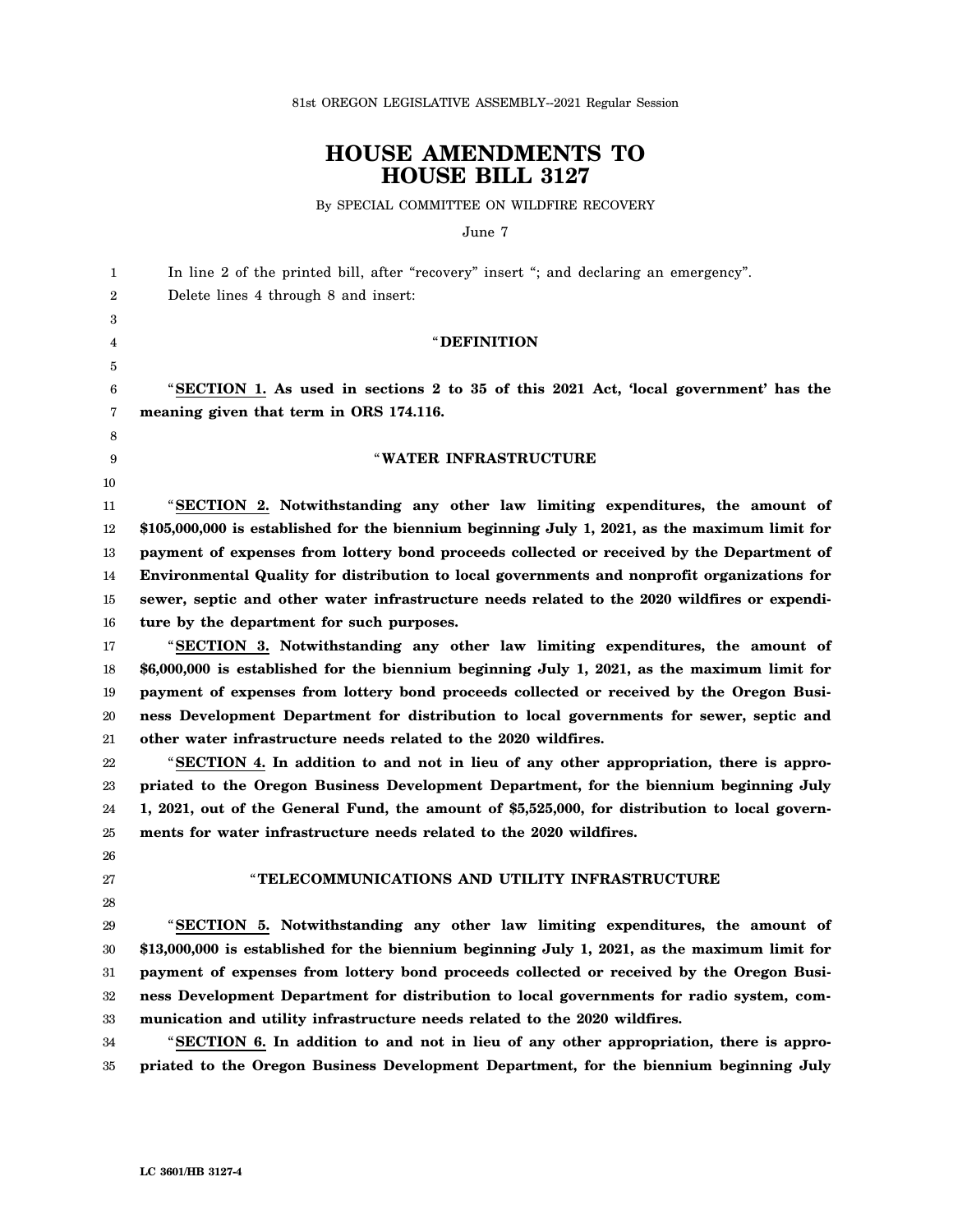1 2 **1, 2021, out of the General Fund, the amount of \$80,000, for distribution to Crawford Electric for temporary power pole needs related to the 2020 wildfires.**

3 4 5

15 16 17

23 24 25

30 31 32

## " **FIRE AND PUBLIC SAFETY INFRASTRUCTURE**

6 7 8 9 10 "**SECTION 7. In addition to and not in lieu of any other appropriation, there is appropriated to the State Fire Marshal, for the biennium beginning July 1, 2021, out of the General Fund, the amount of \$19,100,000, for distribution to local governments for fire infrastructure and acquiring or upgrading property with fire infrastructure related to the 2020 wildfires or expenditure by the office of the State Fire Marshal for such purposes.**

11 12 13 14 "**SECTION 8. In addition to and not in lieu of any other appropriation, there is appropriated to the Department of State Police, for the biennium beginning July 1, 2021, out of the General Fund, the amount of \$1,200,000, for distribution to local governments for enhanced public safety patrol needs related to the 2020 wildfires.**

#### " **TRANSPORTATION INFRASTRUCTURE**

18 19 20 21 22 "**SECTION 9. Notwithstanding any other law limiting expenditures, the amount of \$7,500,000 is established for the biennium beginning July 1, 2021, as the maximum limit for payment of expenses from the State Highway Fund collected or received by the Department of Transportation for distribution to local governments for repair and replacement of transportation infrastructure related to the 2020 wildfires.**

#### " **REVENUE REPLACEMENT**

26 27 28 29 "**SECTION 10. In addition to and not in lieu of any other appropriation, there is appropriated to the Department of Revenue, for the biennium beginning July 1, 2021, out of the General Fund, the amount of \$48,250,000, for deposit into the Lost Revenue Stabilization Fund established under section 1, chapter \_\_\_, Oregon Laws 2021 (Enrolled House Bill 3367).**

#### "**EDUCATION**

33 34 35 36 "**SECTION 11. In addition to and not in lieu of any other appropriation, there is appropriated to the Department of Education, for the biennium beginning July 1, 2021, out of the General Fund, the amount of \$7,500,000, for deposit into the School Stabilization Fund established under section 2, chapter \_\_\_, Oregon Laws 2021 (Enrolled House Bill 3367).**

37 38 39 40 41 "**SECTION 12. In addition to and not in lieu of any other appropriation, there is appropriated to the Higher Education Coordinating Commission, for the biennium beginning July 1, 2021, out of the General Fund, the amount of \$5,650,000, for distribution to a community college and a public university to support higher education and offset revenue losses related to the 2020 wildfires.**

- 42
- 43
- 44
- 45

"**SECTION 13. In addition to and not in lieu of any other appropriation, there is appro-**

"**COST SHARE**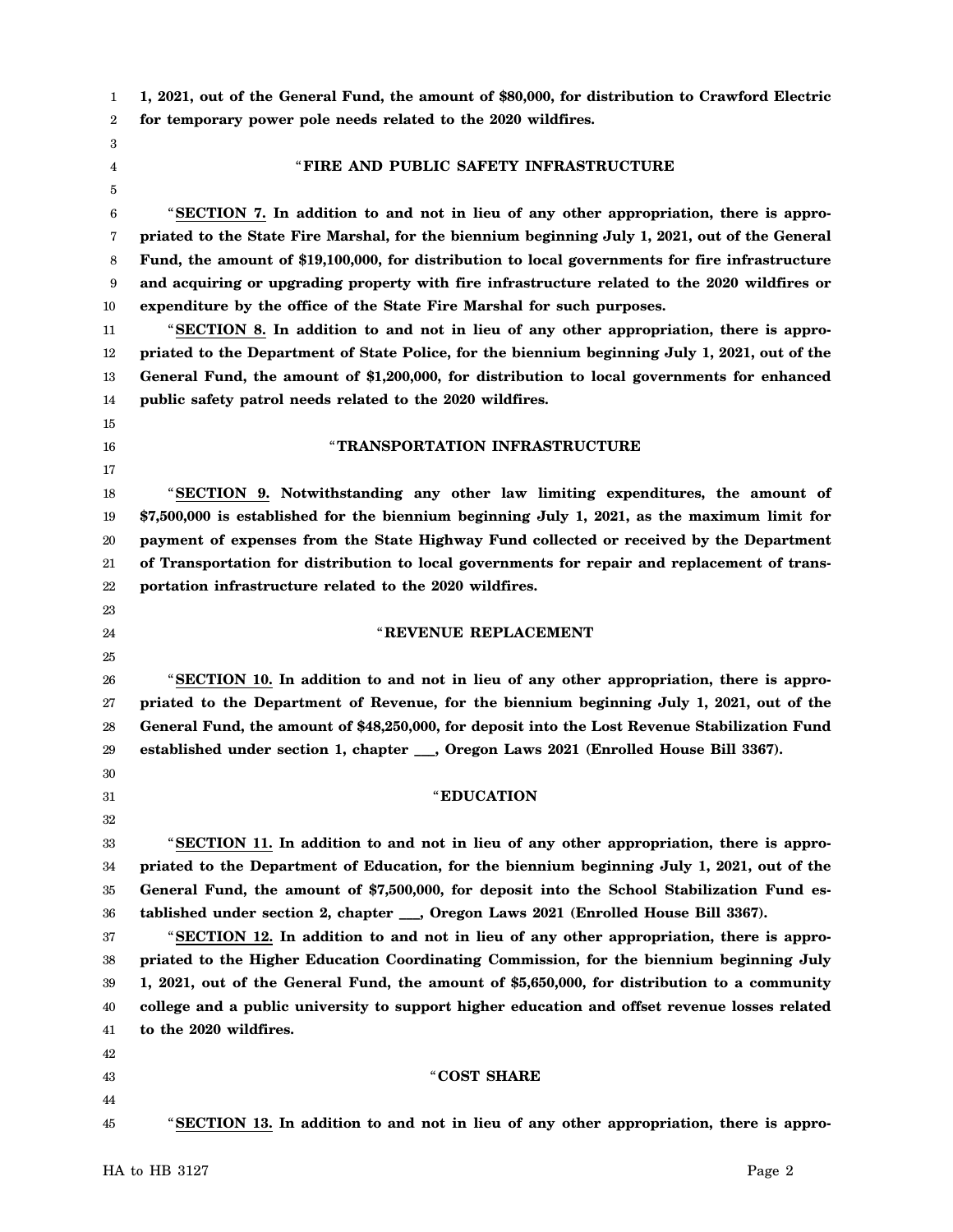1 2 3 4 5 6 7 8 9 10 11 12 13 14 15 16 17 18 19 20 21 22 23 24 25 26 27 28 29 30 31 32 33 34 35 36 37 38 39 40 41 42 43 44 45 **priated to the Department of Transportation, for the biennium beginning July 1, 2021, out of the General Fund, the amount of \$15,000,000, for hazardous waste and structural debris cleanup cost sharing related to the 2020 wildfires.** "**SECTION 14. In addition to and not in lieu of any other appropriation, there is appropriated to the Department of Environmental Quality, for the biennium beginning July 1, 2021, out of the General Fund, the amount of \$3,000,000, for hazardous waste and structural debris cleanup cost sharing related to the 2020 wildfires.** "**SECTION 15. In addition to and not in lieu of any other appropriation, there is appropriated to the Office of Emergency Management, for the biennium beginning July 1, 2021, out of the General Fund, the amount of \$50,000,000, for securing nonfederal cost sharing to leverage Federal Emergency Management Agency Hazard Mitigation Funds related to the 2020 wildfires.** "**SECTION 16. In addition to and not in lieu of any other appropriation, there is appropriated to the State Fire Marshal, for the biennium beginning July 1, 2021, out of the General Fund, the amount of \$5,000, for distribution to a rural fire protection district for cost sharing with the Federal Emergency Management Agency related to the 2020 wildfires.** "**BUSINESS AND COMMERCIAL DISTRICTS** "**SECTION 17. In addition to and not in lieu of any other appropriation, there is appropriated to the State Parks and Recreation Department, for the biennium beginning July 1, 2021, out of the General Fund, the amount of \$5,000,000, for providing grants through the Oregon Main Street Revitalization Grant Program to commercial districts impacted by the 2020 wildfires.** "**STAFFING CAPACITY** "**SECTION 18. In addition to and not in lieu of any other appropriation, there is appropriated to the Office of Emergency Management, for the biennium beginning July 1, 2021, out of the General Fund, the amount of \$3,250,000, for response and recovery staffing related to the 2020 wildfires.** "**SECTION 19. In addition to and not in lieu of any other appropriation, there is appropriated to the Department of Land Conservation and Development, for the biennium beginning July 1, 2021, out of the General Fund, the amount of \$400,000, for planning staff related to the 2020 wildfires.** "**SECTION 20. In addition to and not in lieu of any other appropriation, there is appropriated to the Housing and Community Services Department, for the biennium beginning July 1, 2021, out of the General Fund, the amount of \$\_\_\_\_\_\_\_, for the Community Development Block Grant Disaster Recovery Program related to the 2020 wildfires.** "**SECTION 21. In addition to and not in lieu of any other appropriation, there is appropriated to the Oregon Business Development Department, for the biennium beginning July 1, 2021, out of the General Fund, the amount of \$14,000,000, for distribution to local governments for staffing and materials reimbursement related to the 2020 wildfires.** "**HOUSING**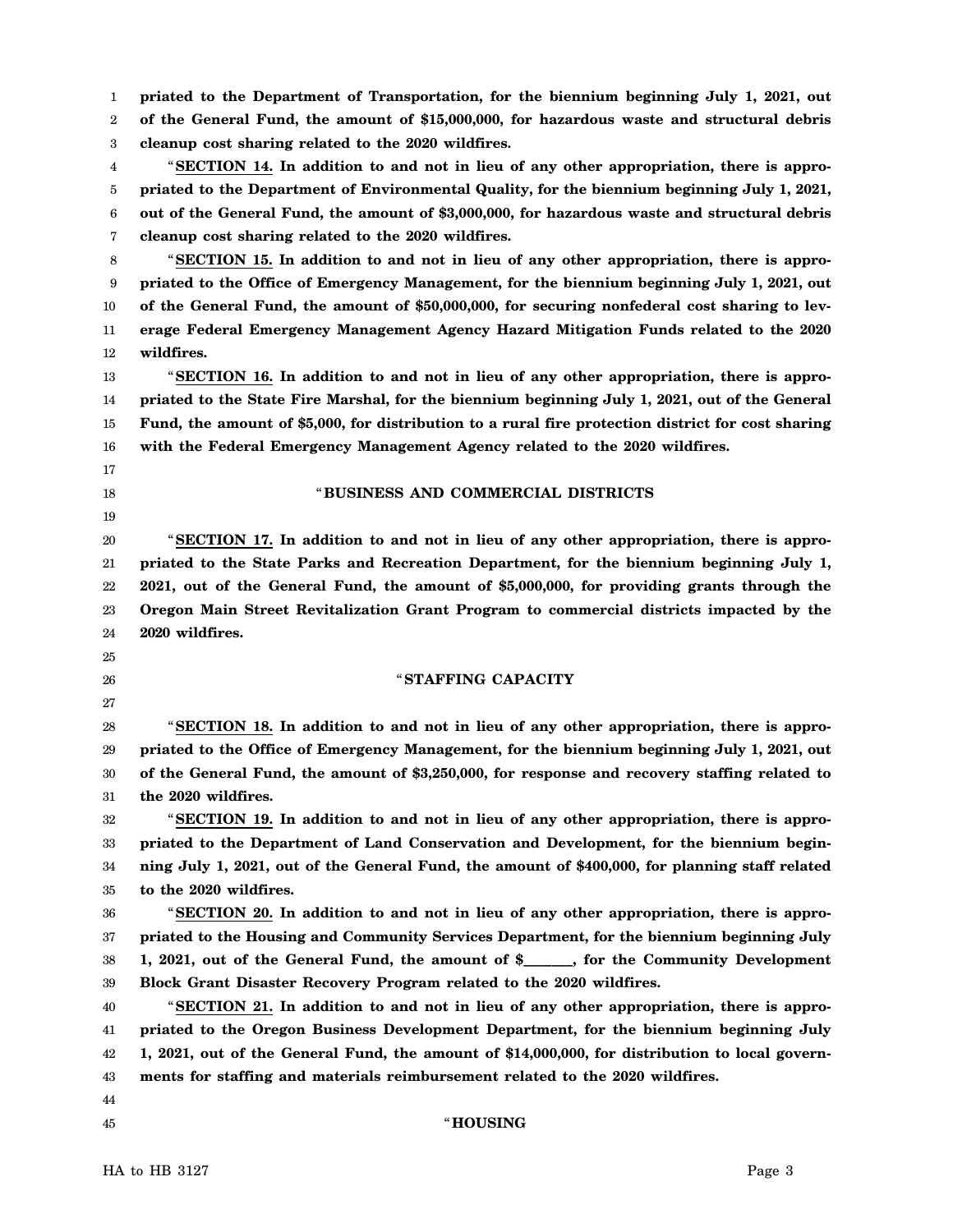1 2 3 4 5 6 "**SECTION 22. Notwithstanding any other law limiting expenditures, the amount of \$350,000,000 is established for the biennium beginning July 1, 2021, as the maximum limit for payment of expenses from lottery bond proceeds collected or received by the Housing and Community Services Department for renovation, reconstruction and replacement of homes, mobile homes and manufactured housing units, temporary rental and relocation assistance and land acquisition for housing related to the 2020 wildfires.**

7 8 9 10 11 "**SECTION 23. In addition to and not in lieu of any other appropriation, there is appropriated to the Housing and Community Services Department, for the biennium beginning July 1, 2021, out of the General Fund, the amount of \$60,000,000, for county housing development and programs, housing subsidies and a bulk purchasing lumber revolving loan program to assist with rebuilding related to the 2020 wildfires.**

12 13 14 15 "**SECTION 24. In addition to and not in lieu of any other appropriation, there is appropriated to the Housing and Community Services Department, for the biennium beginning July 1, 2021, out of the General Fund, the amount of \$\_\_\_\_\_\_\_\_\_\_, for the Oregon Rebuilding Oregon housing initiative related to the 2020 wildfires.**

16 17 18 19 "**SECTION 25. In addition to and not in lieu of any other appropriation, there is appropriated to the Department of Human Services, for the biennium beginning July 1, 2021, out of the General Fund, the amount of \$90,000,000, for feeding and sheltering survivors of the 2020 wildfires.**

20 21 22 23 24 25 "**SECTION 26. In addition to and not in lieu of any other appropriation, there is appropriated to the Department of Consumer and Business Services, for the biennium beginning July 1, 2021, out of the General Fund, the amount of \$10,000,000, for a grant program to incentivize residential and commercial fire hardening and resiliency for 2020 wildfire survivors who are rebuilding and repairing dwellings and other structures that were destroyed or damaged in the 2020 wildfires.**

26 27 28 29 30 "**SECTION 27. In addition to and not in lieu of any other appropriation, there is appropriated to the State Department of Energy, for the biennium beginning July 1, 2021, out of the General Fund, the amount of \$10,000,000, for a grant program to incentivize residential and commercial energy efficiency for 2020 wildfire survivors who are rebuilding and repairing dwellings and other structures that were destroyed or damaged in the 2020 wildfires.**

- 31
- 32
- 33

# " **NATURAL RESOURCES**

34 35 36 37 38 "**SECTION 28. Notwithstanding any other law limiting expenditures, the amount of \$41,000,000 is established for the biennium beginning July 1, 2021, as the maximum limit for payment of expenses from lottery bond proceeds collected or received by the State Forestry Department for stabilization projects, seeding for erosion control and invasive species control related to the 2020 wildfires.**

39 40 41 42 "**SECTION 29. In addition to and not in lieu of any other appropriation, there is appropriated to the State Forestry Department, for the biennium beginning July 1, 2021, out of the General Fund, the amount of \$5,000,000, for developing tree seedling, nursery capacity and tree supply for replanting in regions of this state impacted by the 2020 wildfires.**

43 44 45 "**SECTION 30. Notwithstanding any other law limiting expenditures, the amount of \$6,500,000 is established for the biennium beginning July 1, 2021, as the maximum limit for payment of expenses from lottery bond proceeds collected or received by the Department of**